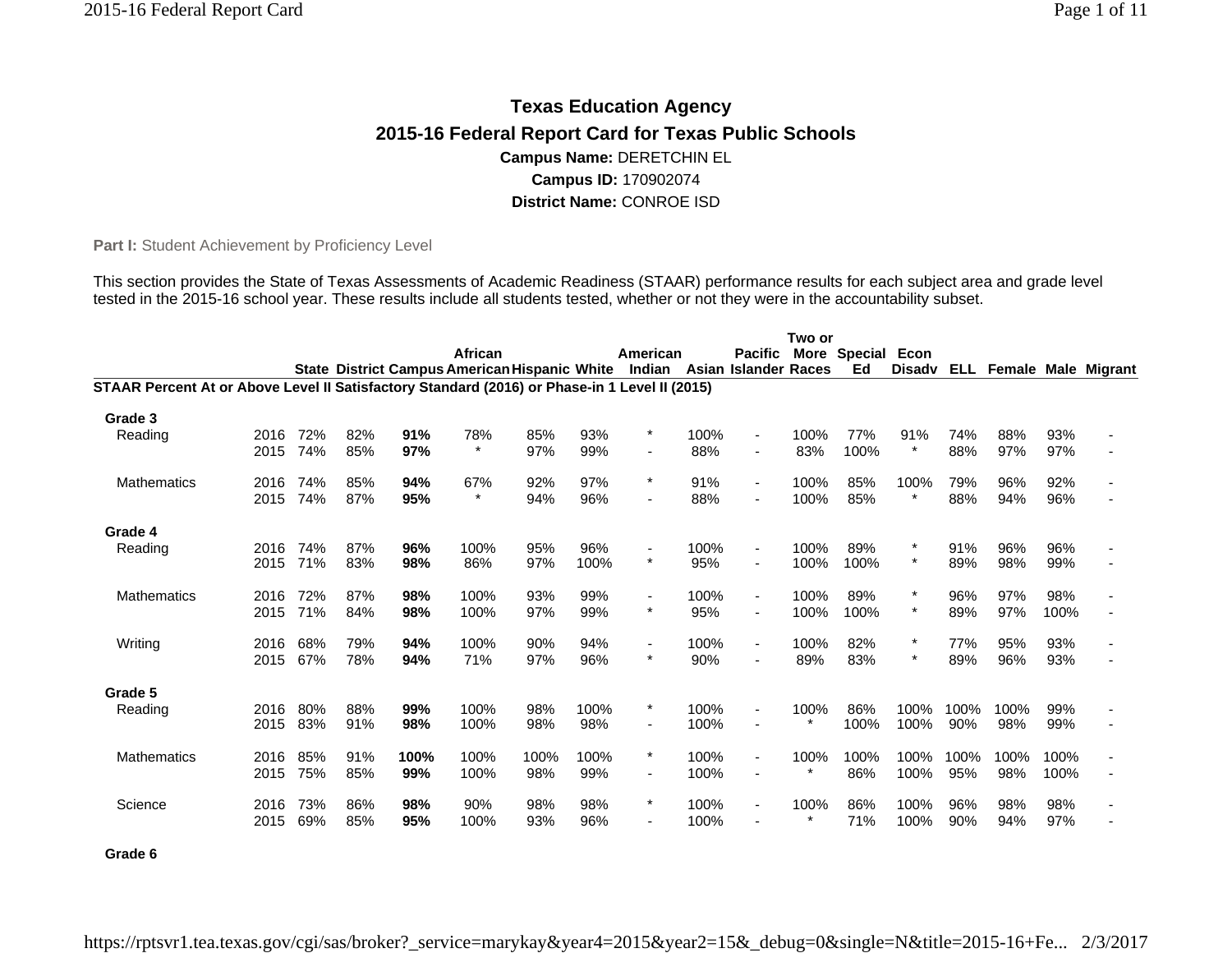|                                          |              |            |            |             | African                                                      |            |              | American                  |              | <b>Pacific</b>                             | Two or          | More Special Econ |                               |                     |                       |              |              |
|------------------------------------------|--------------|------------|------------|-------------|--------------------------------------------------------------|------------|--------------|---------------------------|--------------|--------------------------------------------|-----------------|-------------------|-------------------------------|---------------------|-----------------------|--------------|--------------|
| Reading                                  | 2016<br>2015 | 68%<br>73% | 81%<br>86% | 99%<br>100% | <b>State District Campus American Hispanic White</b><br>100% | 98%<br>98% | 100%<br>100% | Indian<br>$\star$         | 100%<br>100% | Asian Islander Races<br>$\overline{a}$     |                 | Ed<br>89%<br>100% | <b>Disadv</b><br>100%<br>100% | ELL .<br>95%<br>91% | Female<br>100%<br>99% | 99%<br>100%  | Male Migrant |
| Mathematics                              | 2016<br>2015 | 71%<br>72% | 84%<br>84% | 98%<br>99%  | 88%                                                          | 96%<br>96% | 99%<br>99%   | $\blacksquare$<br>$\star$ | 100%<br>100% | $\overline{a}$                             |                 | 100%<br>100%      | 83%<br>100%                   | 95%<br>82%          | 95%<br>98%            | 100%<br>100% |              |
| <b>All Grades</b>                        |              |            |            |             |                                                              |            |              |                           |              |                                            |                 |                   |                               |                     |                       |              |              |
| All Subjects                             | 2016<br>2015 | 74%<br>73% | 84%<br>84% | 97%<br>98%  | 91%<br>94%                                                   | 95%<br>97% | 98%<br>98%   | 100%<br>100%              | 99%<br>96%   |                                            | 100%<br>96%     | 87%<br>94%        | 97%<br>100%                   | 91%<br>90%          | 97%<br>97%            | 97%<br>98%   |              |
| Reading                                  | 2016<br>2015 | 72%<br>74% | 82%<br>84% | 97%<br>98%  | 94%<br>95%                                                   | 94%<br>98% | 97%<br>99%   | $\star$                   | 100%<br>96%  | $\blacksquare$<br>$\blacksquare$           | 100%<br>95%     | 84%<br>100%       | 96%<br>100%                   | 91%<br>90%          | 96%<br>98%            | 97%<br>99%   |              |
| <b>Mathematics</b>                       | 2016<br>2015 | 75%<br>73% | 86%<br>84% | 97%<br>98%  | 87%<br>100%                                                  | 95%<br>96% | 99%<br>98%   | $\star$<br>$\star$        | 98%<br>96%   | $\blacksquare$<br>$\blacksquare$           | 100%<br>100%    | 92%<br>93%        | 96%<br>100%                   | 93%<br>90%          | 97%<br>97%            | 98%<br>99%   |              |
| Writing                                  | 2016<br>2015 | 68%<br>68% | 79%<br>78% | 94%<br>94%  | 100%<br>71%                                                  | 90%<br>97% | 94%<br>96%   | ÷,<br>$\star$             | 100%<br>90%  | $\blacksquare$<br>$\sim$                   | 100%<br>89%     | 82%<br>83%        | $\star$                       | 77%<br>89%          | 95%<br>96%            | 93%<br>93%   |              |
| Science                                  | 2016<br>2015 | 77%<br>75% | 88%<br>86% | 98%<br>95%  | 90%<br>100%                                                  | 98%<br>93% | 98%<br>96%   | $\star$                   | 100%<br>100% |                                            | 100%<br>$^\ast$ | 86%<br>71%        | 100%<br>100%                  | 96%<br>90%          | 98%<br>94%            | 98%<br>97%   |              |
| STAAR Percent at Final Level II or Above |              |            |            |             |                                                              |            |              |                           |              |                                            |                 |                   |                               |                     |                       |              |              |
| <b>All Grades</b>                        |              |            |            |             |                                                              |            |              |                           |              |                                            |                 |                   |                               |                     |                       |              |              |
| All Subjects                             | 2016<br>2015 | 42%<br>38% | 58%<br>55% | 81%<br>83%  | 65%<br>73%                                                   | 74%<br>78% | 84%<br>84%   | 100%<br>100%              | 90%<br>88%   | $\blacksquare$<br>$\overline{\phantom{a}}$ | 87%<br>85%      | 53%<br>60%        | 66%<br>80%                    | 61%<br>56%          | 81%<br>81%            | 81%<br>84%   |              |
| Reading                                  | 2016<br>2015 | 42%<br>40% | 57%<br>56% | 79%<br>86%  | 65%<br>75%                                                   | 70%<br>81% | 83%<br>87%   |                           | 87%<br>86%   | $\sim$<br>$\blacksquare$                   | 87%<br>90%      | 53%<br>68%        | 67%<br>88%                    | 53%<br>54%          | 80%<br>86%            | 79%<br>85%   |              |
| Mathematics                              | 2016<br>2015 | 40%<br>36% | 58%<br>54% | 85%<br>84%  | 61%<br>75%                                                   | 82%<br>81% | 87%<br>85%   | $\star$                   | 93%<br>89%   | $\overline{\phantom{a}}$                   | 91%<br>86%      | 53%<br>60%        | 63%<br>81%                    | 75%<br>67%          | 84%<br>81%            | 86%<br>88%   |              |
| Writing                                  | 2016<br>2015 | 39%<br>31% | 52%<br>43% | 69%<br>70%  | 80%<br>57%                                                   | 60%<br>63% | 72%<br>70%   | $\star$                   | 88%<br>86%   | $\overline{\phantom{a}}$                   | 57%<br>67%      | 64%<br>33%        | $\star$<br>$\star$            | 41%<br>32%          | 72%<br>74%            | 66%<br>65%   |              |
| Science                                  | 2016<br>2015 | 44%<br>40% | 62%<br>59% | 85%<br>78%  | 70%<br>80%                                                   | 72%<br>68% | 90%<br>79%   | $\star$                   | 90%<br>100%  |                                            | 100%            | 43%<br>43%        | 83%<br>67%                    | 58%<br>48%          | 82%<br>70%            | 89%<br>84%   |              |
| STAAR Percent at Level III Advanced      |              |            |            |             |                                                              |            |              |                           |              |                                            |                 |                   |                               |                     |                       |              |              |
| <b>All Grades</b><br><b>All Subjects</b> | 2016<br>2015 | 17%<br>14% | 29%<br>26% | 56%<br>54%  | 32%<br>35%                                                   | 48%<br>46% | 58%<br>55%   | 40%<br>60%                | 72%<br>71%   |                                            | 71%<br>59%      | 35%<br>25%        | 30%<br>41%                    | 32%<br>25%          | 56%<br>54%            | 56%<br>54%   |              |
|                                          |              |            |            |             |                                                              |            |              |                           |              |                                            |                 |                   |                               |                     |                       |              |              |

https://rptsvr1.tea.texas.gov/cgi/sas/broker?\_service=marykay&year4=2015&year2=15&\_debug=0&single=N&title=2015-16+Fe... 2/3/2017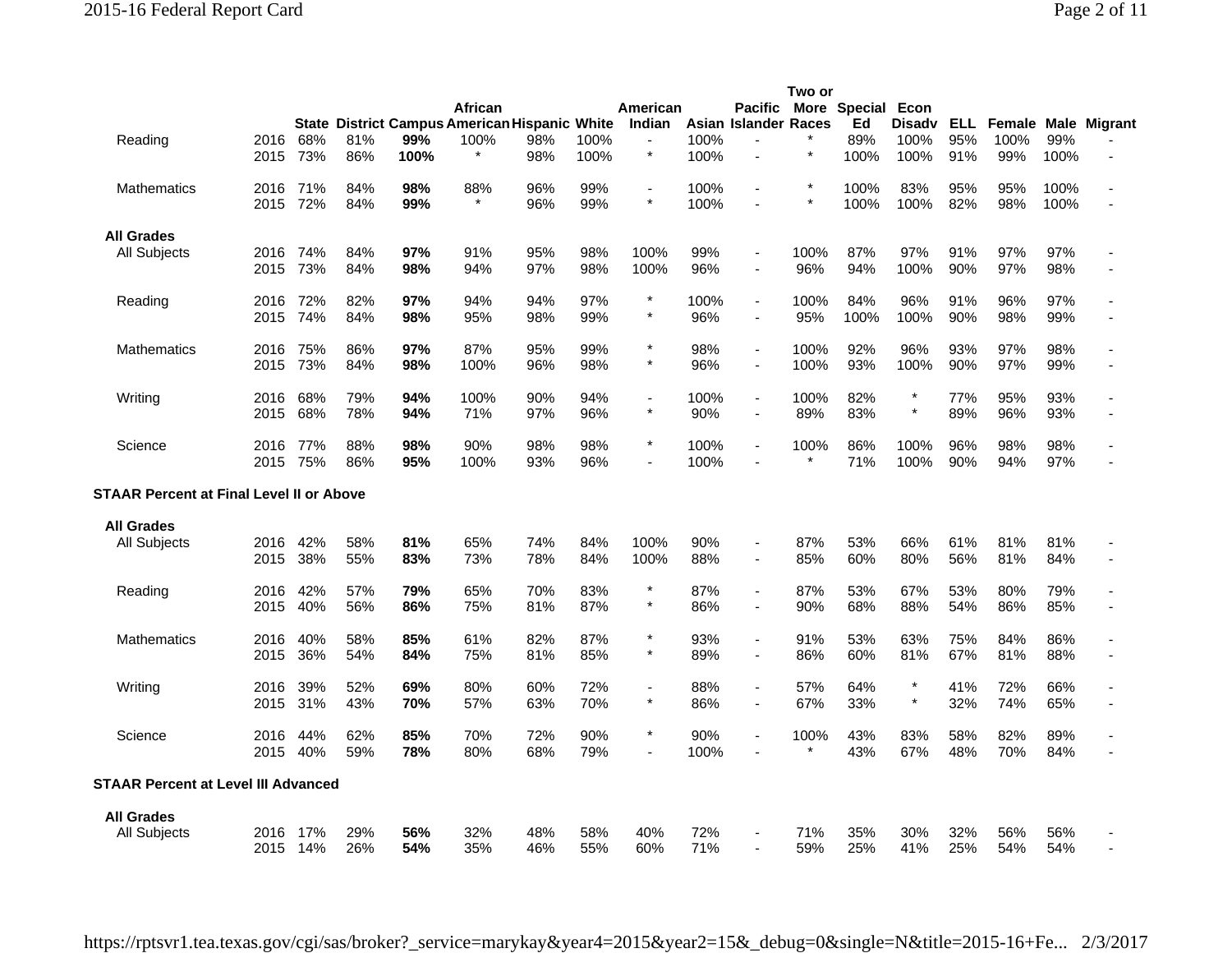|                                                                                                               |              |              |                      |                         |             |                                                   |                                                      |                    |              |                                                            | Two or                   |                         |                    |              |                            |                 |  |
|---------------------------------------------------------------------------------------------------------------|--------------|--------------|----------------------|-------------------------|-------------|---------------------------------------------------|------------------------------------------------------|--------------------|--------------|------------------------------------------------------------|--------------------------|-------------------------|--------------------|--------------|----------------------------|-----------------|--|
|                                                                                                               |              |              |                      |                         | African     |                                                   | <b>State District Campus American Hispanic White</b> | American<br>Indian |              | <b>Pacific</b><br>Asian Islander Races                     |                          | More Special Econ<br>Ed | <b>Disadv</b>      | ELL I        | <b>Female Male Migrant</b> |                 |  |
| Reading                                                                                                       | 2016<br>2015 | 16%<br>15%   | 27%<br>26%           | 57%<br>59%              | 29%<br>40%  | 48%<br>48%                                        | 61%<br>62%                                           | $\star$            | 69%<br>74%   | $\blacksquare$                                             | 74%<br>67%               | 37%<br>33%              | 33%<br>44%         | 31%<br>30%   | 60%<br>60%                 | 55%<br>58%      |  |
| Mathematics                                                                                                   | 2016<br>2015 | 17%<br>14%   | 30%<br>26%           | 62%<br>58%              | 35%<br>30%  | 56%<br>55%                                        | 64%<br>58%                                           |                    | 78%<br>77%   | ÷.                                                         | 78%<br>67%               | 37%<br>25%              | 30%<br>44%         | 38%<br>31%   | 59%<br>57%                 | 65%<br>59%      |  |
| Writing                                                                                                       | 2016<br>2015 | 14%<br>8%    | 23%<br>13%           | 45%<br>27%              | 40%<br>29%  | 31%<br>18%                                        | 48%<br>27%                                           | $\ast$             | 75%<br>38%   | $\overline{\phantom{a}}$                                   | 57%<br>33%               | 36%<br>0%               | $\ast$<br>$\ast$   | 18%<br>0%    | 54%<br>34%                 | 37%<br>19%      |  |
| Science                                                                                                       | 2016<br>2015 | 15%<br>14%   | 28%<br>27%           | 40%<br>44%              | 30%<br>40%  | 35%<br>32%                                        | 38%<br>45%                                           |                    | 60%<br>90%   | $\blacksquare$                                             | 56%                      | 14%<br>0%               | 17%<br>33%         | 25%<br>14%   | 39%<br>40%                 | 41%<br>47%      |  |
| <b>STAAR Participation (All Grades)</b>                                                                       |              |              |                      |                         |             |                                                   |                                                      |                    |              |                                                            |                          |                         |                    |              |                            |                 |  |
| All Tests                                                                                                     |              | 2016<br>2015 | 99%<br>99%           | 99%<br>99%              | 99%<br>100% | 100%<br>100%                                      | 100%<br>100%                                         | 99%<br>100%        | 100%<br>100% | 100%<br>99%<br>$\overline{\phantom{a}}$                    | 100%<br>100%             | 98%<br>100%             | 100%<br>100%       | 100%<br>100% | 100%<br>100%               | 99%<br>100%     |  |
| Reading                                                                                                       |              | 2016<br>2015 | 99%<br>99%           | 99%<br>99%              | 99%<br>100% | 100%<br>100%                                      | 100%<br>100%                                         | 99%<br>100%        | 100%         | 100%<br>$\blacksquare$<br>100%<br>$\overline{\phantom{a}}$ | 100%<br>100%             | 97%<br>100%             | 100%<br>100%       | 100%<br>100% | 100%<br>100%               | 99%<br>100%     |  |
| <b>Mathematics</b>                                                                                            |              | 2016<br>2015 | 100%<br>99%          | 99%<br>100%             | 99%<br>100% | 100%<br>100%                                      | 100%<br>100%                                         | 99%<br>100%        | 100%         | 100%<br>100%                                               | 100%<br>100%             | 97%<br>100%             | 100%<br>100%       | 100%<br>100% | 100%<br>100%               | 99%<br>100%     |  |
| Writing                                                                                                       |              | 2016<br>2015 | 99%<br>99%           | 99%<br>99%              | 99%<br>100% | 100%<br>100%                                      | 100%<br>100%                                         | 99%<br>100%        | 100%         | 100%<br>100%                                               | 100%<br>100%             | 100%<br>100%            | 100%               | 100%<br>100% | 100%<br>100%               | 99%<br>100%     |  |
| Science                                                                                                       |              | 2016<br>2015 | 99%<br>99%           | 99%<br>99%              | 100%<br>99% | 100%<br>100%                                      | 100%<br>100%                                         | 100%<br>99%        |              | 100%<br>÷,<br>91%<br>$\overline{\phantom{a}}$              | 100%<br>100%             | 100%<br>100%            | 100%<br>100%       | 100%<br>100% | 100%<br>100%               | 100%<br>98%     |  |
| STAAR Participation Results by Assessment Type for Students Served in Special Education Settings (All Grades) |              |              |                      |                         |             |                                                   |                                                      |                    |              |                                                            |                          |                         |                    |              |                            |                 |  |
| Reading Tests<br>% of Participants<br>% STAAR/EOC With No                                                     |              |              | 2016                 | 98%                     | 97%<br>98%  | $\star$                                           | 100%                                                 | 96%                |              |                                                            |                          | 97%                     | *                  |              | 100%                       | 96%             |  |
| Accommodations<br>% STAAR/EOC With                                                                            |              |              | 2016                 | 13%                     | 18%         | $\star$<br>38%                                    | 44%                                                  | 38%                |              |                                                            |                          | 38%                     | $\star$            | $\star$      | 33%                        | 41%             |  |
| Accommodations<br>% STAAR Alternate2<br>% of Non-Participants                                                 |              |              | 2016<br>2016<br>2016 | 73%<br>67%<br>11%<br>2% | 13%<br>2%   | $^\star$<br>56%<br>$\star$<br>3%<br>$\star$<br>3% | 56%<br>0%<br>0%                                      | 54%<br>4%<br>4%    |              |                                                            | $\blacksquare$<br>$\sim$ | 56%<br>3%<br>3%         | $\star$<br>$\star$ |              | 67%<br>0%<br>0%            | 52%<br>4%<br>4% |  |
| Mathematics Tests                                                                                             |              |              |                      |                         |             |                                                   |                                                      |                    |              |                                                            |                          |                         |                    |              |                            |                 |  |

https://rptsvr1.tea.texas.gov/cgi/sas/broker?\_service=marykay&year4=2015&year2=15&\_debug=0&single=N&title=2015-16+Fe... 2/3/2017

% of Participants 2016 99% 99% **97%** \* 100% 96% - \* - - 97% \* \* 100% 96% -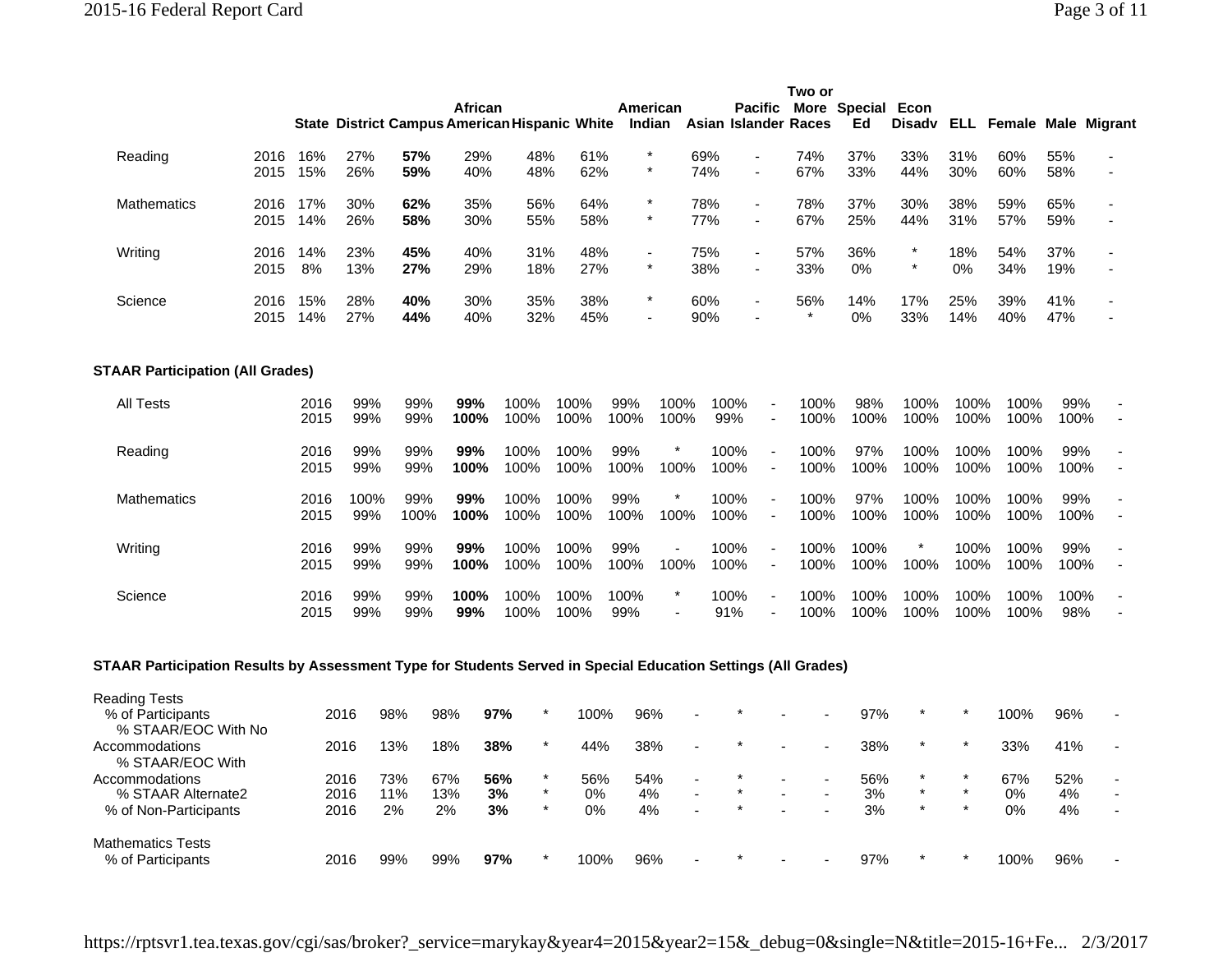| % STAAR/EOC With No<br>Accommodations<br>% STAAR/EOC With | 2016 | 12% | 7%  | 38% | 44% | 38% | $\overline{\phantom{a}}$ | $\overline{\phantom{0}}$ | $\overline{\phantom{0}}$ | 38% |  | 33%   | 41% | $\overline{\phantom{a}}$ |
|-----------------------------------------------------------|------|-----|-----|-----|-----|-----|--------------------------|--------------------------|--------------------------|-----|--|-------|-----|--------------------------|
| Accommodations                                            | 2016 | 75% | 69% | 56% | 56% | 54% | $\sim$                   | $\overline{\phantom{0}}$ | $\overline{\phantom{a}}$ | 56% |  | 67%   | 52% | $\overline{\phantom{a}}$ |
| % STAAR Alternate2                                        | 2016 | 12% | '3% | 3%  | 0%  | 4%  | $\sim$                   | $\overline{\phantom{0}}$ |                          | 3%  |  | 0%    | 4%  | $\overline{\phantom{0}}$ |
| % of Non-Participants                                     | 2016 | 1%  | 1%  | 3%  | 0%  | 4%  |                          | $\overline{\phantom{0}}$ |                          | 3%  |  | $0\%$ | 4%  |                          |

'\*' Indicates results are masked due to small numbers to protect student confidentiality.

'-' Indicates zero observations reported for this group.

'n/a' Indicates data reporting is not applicable for this group.

'?' Indicates that the data for this item were statistically improbable, or were reported outside a reasonable range.

Part II: Student Achievement and State Academic Annual Measureable Objectives (AMOs)

This section provides the STAAR performance results for each subject area tested in the 2015-16 school year. These results only include tested students who were in the accountability subset. This section also includes four-year and five-year graduation rates and participation rates on STAAR for reading and mathematics.

|                                                             |     |                                                    |     |     |                    |              |                                   | Two or               |                       |                      | <b>ELL (Current</b>    |                         |              |                          | Percent of<br>Eligible |
|-------------------------------------------------------------|-----|----------------------------------------------------|-----|-----|--------------------|--------------|-----------------------------------|----------------------|-----------------------|----------------------|------------------------|-------------------------|--------------|--------------------------|------------------------|
|                                                             | All | African<br><b>Students American Hispanic White</b> |     |     | American<br>Indian | Asian        | <b>Pacific</b><br><b>Islander</b> | <b>More</b><br>Races | Econ<br><b>Disadv</b> | <b>Special</b><br>Ed | &<br><b>Monitored)</b> | <b>ELL</b><br>$\ddot{}$ | Total<br>Met | Total<br><b>Eligible</b> | <b>Measures</b><br>Met |
| Performance Status - State                                  |     |                                                    |     |     |                    |              |                                   |                      |                       |                      |                        |                         |              |                          |                        |
| <b>State Target</b>                                         | 60% | 60%                                                | 60% | 60% | 60%                | 60%          | 60%                               | 60%                  | 60%                   | 60%                  | 60%                    |                         |              |                          |                        |
| Reading                                                     |     |                                                    | Υ   | Υ   |                    |              |                                   |                      |                       | $\check{ }$          | $\checkmark$           |                         | 7            |                          | 100                    |
| <b>Mathematics</b>                                          | Υ   |                                                    | Y   | Y   |                    | Y            |                                   |                      |                       | Υ                    | Y                      |                         |              |                          | 100                    |
| Writing                                                     |     |                                                    | Υ   | Υ   |                    |              |                                   |                      |                       |                      |                        |                         | 3            | 3                        | 100                    |
| Science                                                     |     |                                                    | Υ   | Y   |                    |              |                                   |                      |                       |                      |                        |                         | 3            | 3                        | 100                    |
| <b>Social Studies</b>                                       |     |                                                    |     |     |                    |              |                                   |                      |                       |                      |                        |                         |              |                          |                        |
| Total                                                       |     |                                                    |     |     |                    |              |                                   |                      |                       |                      |                        |                         | 20           | 20                       | 100                    |
| Performance Status - Federal                                |     |                                                    |     |     |                    |              |                                   |                      |                       |                      |                        |                         |              |                          |                        |
| <b>Federal Target</b>                                       | 87% | 87%                                                | 87% | 87% |                    |              |                                   |                      | 87%                   | 87%                  | 87%                    |                         |              |                          |                        |
| Reading                                                     | Υ   |                                                    | Y   | Y   | n/a                | n/a          | n/a                               | n/a                  |                       |                      |                        | n/a                     |              |                          |                        |
| <b>Mathematics</b>                                          | Υ   |                                                    | Y   | Y   | n/a                | n/a          | n/a                               | n/a                  |                       |                      |                        | n/a                     |              |                          |                        |
| <b>Participation Status</b>                                 |     |                                                    |     |     |                    |              |                                   |                      |                       |                      |                        |                         |              |                          |                        |
| Target                                                      | 95% | 95%                                                | 95% | 95% | 95%                | 95%          | 95%                               | 95%                  | 95%                   | 95%                  |                        | 95%                     |              |                          |                        |
| Reading                                                     | Y   | Y                                                  | Υ   | Y   |                    | Y            |                                   |                      | Υ                     | Y                    |                        | Y                       | 8            | 8                        | 100                    |
| <b>Mathematics</b>                                          | v   | $\checkmark$                                       | Y   | Y   |                    | $\checkmark$ |                                   |                      | $\checkmark$          | Y                    |                        | $\checkmark$            | 8            | 8                        | 100                    |
| Total                                                       |     |                                                    |     |     |                    |              |                                   |                      |                       |                      |                        |                         | 16           | 16                       | 100                    |
| <b>Federal Graduation Status (Target: See Reason Codes)</b> |     |                                                    |     |     |                    |              |                                   |                      |                       |                      |                        |                         |              |                          |                        |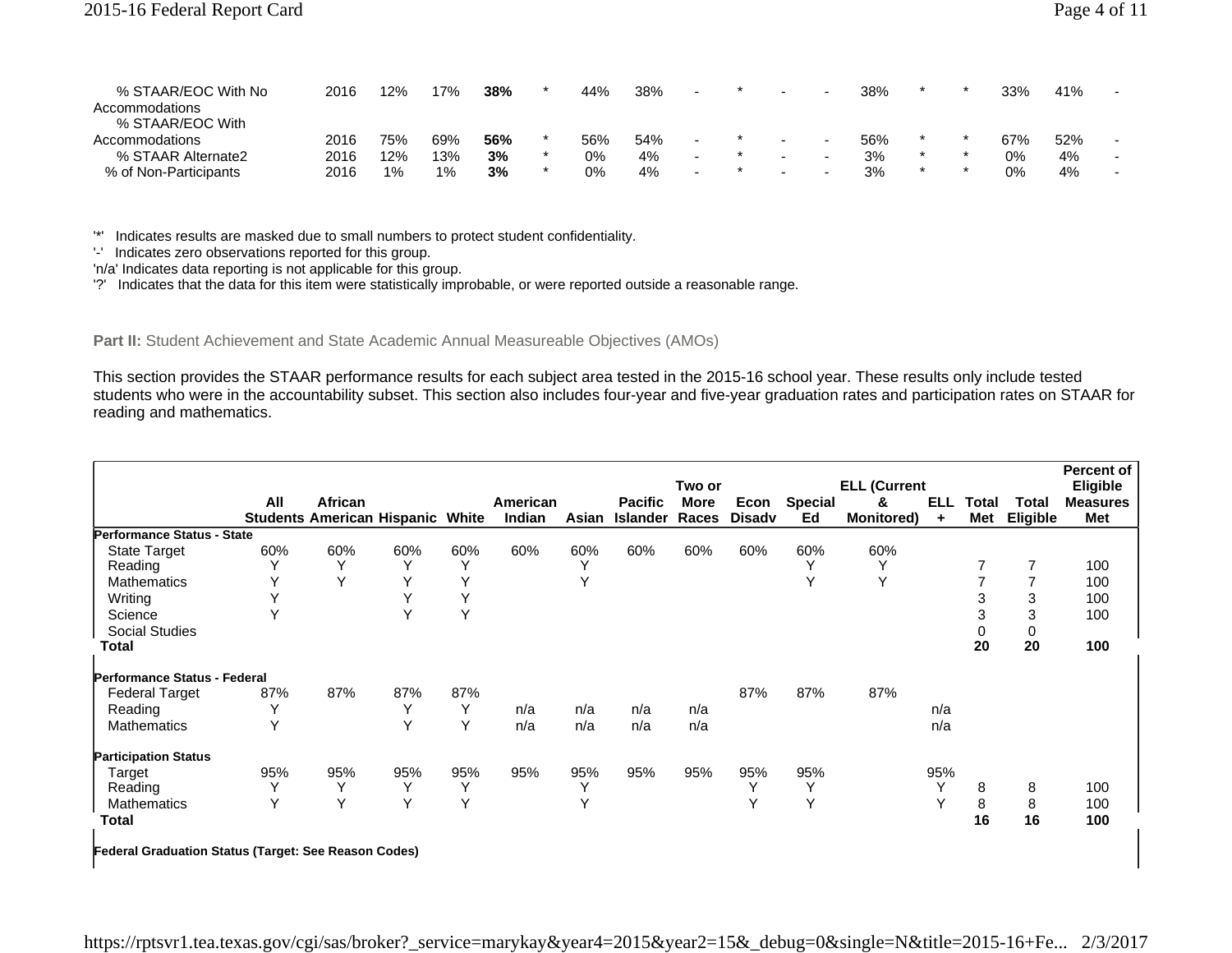|                                                                                                  | All | African<br><b>Students American Hispanic White</b> |  | American<br>Indian                            | Asian | <b>Pacific</b><br>Islander | Two or<br>More<br>Races | <b>Disadv</b> | Econ Special<br>Ed | <b>ELL (Current</b><br>&<br><b>Monitored</b> )                                                 | ELL.<br>$\ddot{}$ | Total<br>Met | Total<br>Eligible | <b>Percent of</b><br><b>Eligible</b><br><b>Measures</b><br>Met |
|--------------------------------------------------------------------------------------------------|-----|----------------------------------------------------|--|-----------------------------------------------|-------|----------------------------|-------------------------|---------------|--------------------|------------------------------------------------------------------------------------------------|-------------------|--------------|-------------------|----------------------------------------------------------------|
| <b>Graduation Target</b>                                                                         |     |                                                    |  |                                               |       |                            |                         |               |                    |                                                                                                |                   | $\Omega$     |                   |                                                                |
| Met                                                                                              |     |                                                    |  |                                               |       |                            |                         |               |                    |                                                                                                |                   |              |                   |                                                                |
| Reason Code ***                                                                                  |     |                                                    |  |                                               |       |                            |                         |               |                    |                                                                                                |                   |              |                   |                                                                |
| Total                                                                                            |     |                                                    |  |                                               |       |                            |                         |               |                    |                                                                                                |                   |              | 0                 |                                                                |
| District: Met Federal Limits on Alternative Assessments                                          |     |                                                    |  |                                               |       |                            |                         |               |                    |                                                                                                |                   |              |                   |                                                                |
| Reading                                                                                          |     |                                                    |  |                                               |       |                            |                         |               |                    |                                                                                                |                   |              |                   |                                                                |
| Alternate 1%                                                                                     | n/a |                                                    |  |                                               |       |                            |                         |               |                    |                                                                                                |                   |              |                   |                                                                |
| <b>Number Proficient</b>                                                                         | n/a |                                                    |  |                                               |       |                            |                         |               |                    |                                                                                                |                   |              |                   |                                                                |
| <b>Total Federal Cap</b>                                                                         | n/a |                                                    |  |                                               |       |                            |                         |               |                    |                                                                                                |                   |              |                   |                                                                |
| Limit                                                                                            |     |                                                    |  |                                               |       |                            |                         |               |                    |                                                                                                |                   |              |                   |                                                                |
| Mathematics                                                                                      |     |                                                    |  |                                               |       |                            |                         |               |                    |                                                                                                |                   |              |                   |                                                                |
| Alternate 1%                                                                                     | n/a |                                                    |  |                                               |       |                            |                         |               |                    |                                                                                                |                   |              |                   |                                                                |
| <b>Number Proficient</b>                                                                         | n/a |                                                    |  |                                               |       |                            |                         |               |                    |                                                                                                |                   |              |                   |                                                                |
| <b>Total Federal Cap</b>                                                                         | n/a |                                                    |  |                                               |       |                            |                         |               |                    |                                                                                                |                   |              |                   |                                                                |
| Limit                                                                                            |     |                                                    |  |                                               |       |                            |                         |               |                    |                                                                                                |                   |              |                   |                                                                |
| Total                                                                                            |     |                                                    |  |                                               |       |                            |                         |               |                    |                                                                                                |                   |              |                   |                                                                |
| <b>Overall Total</b>                                                                             |     |                                                    |  |                                               |       |                            |                         |               |                    |                                                                                                |                   | 36           | 36                | 100                                                            |
| Participation uses ELL (Current), Graduation uses ELL (Ever HS)<br>⊬                             |     |                                                    |  |                                               |       |                            |                         |               |                    |                                                                                                |                   |              |                   |                                                                |
| *** Federal Graduation Rate Reason Codes:                                                        |     |                                                    |  |                                               |       |                            |                         |               |                    |                                                                                                |                   |              |                   |                                                                |
| $a =$ Graduation Rate Goal of 90%                                                                |     |                                                    |  |                                               |       |                            |                         |               |                    | $c =$ Safe Harbor Target of a 10% decrease in difference from the prior year rate and the Goal |                   |              |                   |                                                                |
| b = Four-year Graduation Rate Target of 88%                                                      |     |                                                    |  | $d =$ Five-year Graduation Rate Target of 90% |       |                            |                         |               |                    |                                                                                                |                   |              |                   |                                                                |
| Blank cells above represent student group indicators that do not meet the minimum size criteria. |     |                                                    |  |                                               |       |                            |                         |               |                    |                                                                                                |                   |              |                   |                                                                |

n/a Indicates the student group is not applicable to System Safeguards.

|                                     | All | African                           |     |       | American                 |       | <b>Pacific</b>           | Two or<br><b>More</b> | Econ          | <b>Special</b> | <b>ELL</b><br>(Current & | <b>ELL</b> |
|-------------------------------------|-----|-----------------------------------|-----|-------|--------------------------|-------|--------------------------|-----------------------|---------------|----------------|--------------------------|------------|
|                                     |     | <b>Students American Hispanic</b> |     | White | Indian                   | Asian | <b>Islander</b>          | Races                 | <b>Disady</b> | Ed             | <b>Monitored)</b>        | (Current)  |
| <b>Performance Rates</b><br>Reading |     |                                   |     |       |                          |       |                          |                       |               |                |                          |            |
| # at Level II Satisfactory          | 635 | 29                                | 136 | 392   | $\star$                  | 53    | $\overline{\phantom{0}}$ | $***$                 | 22            | 32             | 71                       | n/a        |
| Standard                            |     |                                   |     |       |                          |       |                          |                       |               |                |                          |            |
| <b>Total Tests</b>                  | 651 | 30                                | 143 | 400   | $\star$                  | 53    | $\overline{\phantom{0}}$ | $***$                 | 23            | 38             | 75                       | 59         |
| % at Level II Satisfactory          | 98% | 97%                               | 95% | 98%   | $\star$                  | 100%  | $\sim$                   | 100%                  | 96%           | 84%            | 95%                      | n/a        |
| Standard                            |     |                                   |     |       |                          |       |                          |                       |               |                |                          |            |
| <b>Mathematics</b>                  |     |                                   |     |       |                          |       |                          |                       |               |                |                          |            |
| # at Level II Satisfactory          | 641 | 27                                | 139 | 397   | $\star$                  | 53    |                          | $***$                 | 22            | 35             | 73                       | n/a        |
| Standard                            |     |                                   |     |       |                          |       |                          |                       |               |                |                          |            |
| <b>Total Tests</b>                  | 651 | 30                                | 143 | 400   | $\star$                  | 53    | $\overline{\phantom{a}}$ | $***$                 | 23            | 38             | 75                       | 59         |
| % at Level II Satisfactory          | 98% | 90%                               | 97% | 99%   | $\star$                  | 100%  | $\sim$                   | 100%                  | 96%           | 92%            | 97%                      | n/a        |
| Standard                            |     |                                   |     |       |                          |       |                          |                       |               |                |                          |            |
| <b>Writing</b>                      |     |                                   |     |       |                          |       |                          |                       |               |                |                          |            |
|                                     | 141 | 5                                 | 31  | 90    | $\overline{\phantom{0}}$ | 8     | $\overline{\phantom{0}}$ |                       | $\star$       | 9              | 13                       | n/a        |

https://rptsvr1.tea.texas.gov/cgi/sas/broker?\_service=marykay&year4=2015&year2=15&\_debug=0&single=N&title=2015-16+Fe... 2/3/2017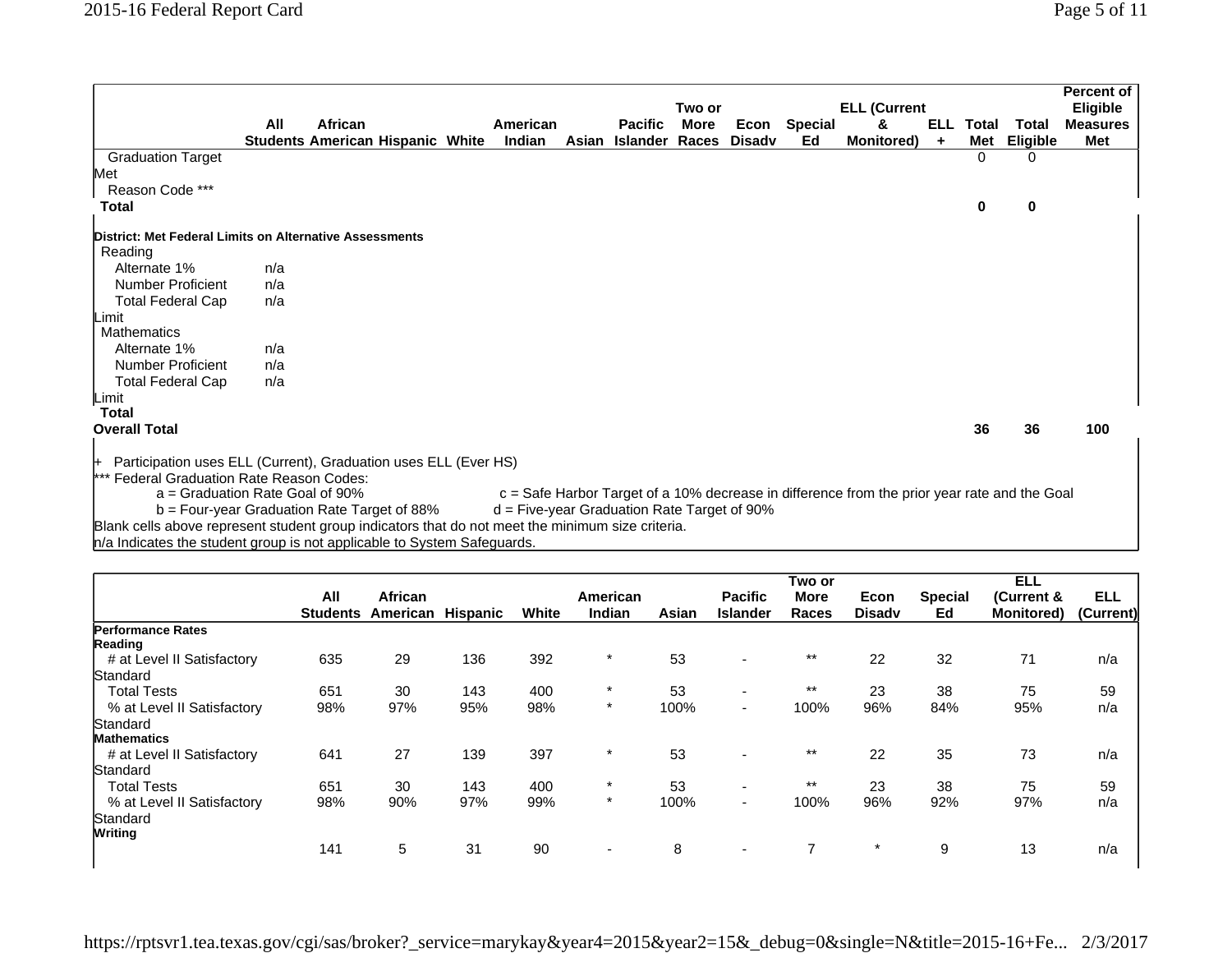|                                    |                        |                              |      |       |                     |       |                                   | Two or                      |                       |                      | <b>ELL</b>                      |                         |
|------------------------------------|------------------------|------------------------------|------|-------|---------------------|-------|-----------------------------------|-----------------------------|-----------------------|----------------------|---------------------------------|-------------------------|
|                                    | All<br><b>Students</b> | African<br>American Hispanic |      | White | American<br>Indian  | Asian | <b>Pacific</b><br><b>Islander</b> | <b>More</b><br><b>Races</b> | Econ<br><b>Disady</b> | <b>Special</b><br>Ed | (Current &<br><b>Monitored)</b> | <b>ELL</b><br>(Current) |
| # at Level II Satisfactory         |                        |                              |      |       |                     |       |                                   |                             |                       |                      |                                 |                         |
| Standard                           |                        |                              |      |       |                     |       |                                   |                             |                       |                      |                                 |                         |
| <b>Total Tests</b>                 | 146                    | 5                            | 32   | 94    |                     | 8     | $\overline{\phantom{a}}$          | $\overline{7}$              | $\star$               | 11                   | 14                              | 12                      |
| % at Level II Satisfactory         | 97%                    | 100%                         | 97%  | 96%   |                     | 100%  | ٠                                 | 100%                        | $\ast$                | 82%                  | 93%                             | n/a                     |
| Standard                           |                        |                              |      |       |                     |       |                                   |                             |                       |                      |                                 |                         |
| Science                            |                        |                              |      |       |                     |       |                                   |                             |                       |                      |                                 |                         |
| # at Level II Satisfactory         | 171                    | $***$                        | 38   | 97    | $\star$             | 19    | $\overline{\phantom{a}}$          | 8                           | 6                     | 6                    | 26                              | n/a                     |
| Standard                           |                        |                              |      |       |                     |       |                                   |                             |                       |                      |                                 |                         |
| <b>Total Tests</b>                 | 175                    | $***$                        | 39   | 99    | $\ast$              | 19    | $\blacksquare$                    | 8                           | 6                     | $\overline{7}$       | 27                              | 18                      |
| % at Level II Satisfactory         | 98%                    | 89%                          | 97%  | 98%   | $\star$             | 100%  | $\blacksquare$                    | 100%                        | 100%                  | 86%                  | 96%                             | n/a                     |
| Standard                           |                        |                              |      |       |                     |       |                                   |                             |                       |                      |                                 |                         |
| <b>Social Studies</b>              |                        |                              |      |       |                     |       |                                   |                             |                       |                      |                                 |                         |
| # at Level II Satisfactory         |                        |                              |      |       |                     |       |                                   |                             |                       |                      |                                 | n/a                     |
| Standard                           |                        |                              |      |       |                     |       |                                   |                             |                       |                      |                                 |                         |
| <b>Total Tests</b>                 |                        |                              |      |       |                     |       |                                   |                             |                       |                      |                                 |                         |
| % at Level II Satisfactory         |                        |                              |      |       |                     |       |                                   |                             |                       |                      |                                 | n/a                     |
| Standard                           |                        |                              |      |       |                     |       |                                   |                             |                       |                      |                                 |                         |
| <b>Participation Rates</b>         |                        |                              |      |       |                     |       |                                   |                             |                       |                      |                                 |                         |
| Reading: 2015-2016 Assessments     |                        |                              |      |       | $\star$             |       |                                   | $***$                       |                       |                      |                                 |                         |
| Number Participating               | 700                    | 31                           | 174  | 415   |                     | 55    |                                   | $***$                       | 27                    | 38                   | n/a                             | 88                      |
| <b>Total Students</b>              | 705                    | 31                           | 174  | 420   | $\star$             | 55    | ٠                                 |                             | 27                    | 39                   | n/a                             | 88                      |
| <b>Participation Rate</b>          | 99%                    | 100%                         | 100% | 99%   | $\star$             | 100%  | $\overline{\phantom{a}}$          | 100%                        | 100%                  | 97%                  | n/a                             | 100%                    |
| Mathematics: 2015-2016 Assessments |                        |                              |      |       |                     |       |                                   | $***$                       |                       |                      |                                 |                         |
| Number Participating               | 701                    | 31                           | 174  | 416   | $^\star$<br>$\star$ | 55    | $\blacksquare$                    | $***$                       | 27                    | 38                   | n/a                             | 88                      |
| <b>Total Students</b>              | 705                    | 31                           | 174  | 420   |                     | 55    | $\blacksquare$                    |                             | 27                    | 39                   | n/a                             | 88                      |
| <b>Participation Rate</b>          | 99%                    | 100%                         | 100% | 99%   |                     | 100%  | $\blacksquare$                    | 100%                        | 100%                  | 97%                  | n/a                             | 100%                    |

\* Indicates results are masked due to small numbers to protect student confidentiality.

\*\* When only one racial/ethnic group is masked, then the second smallest racial/ethnic group is masked (regardless of size).

- Indicates there are no students in the group.

n/a Indicates the student group is not applicable to System Safeguards.

|                                                                     |          |                          |                          |                          |          |       |                 | Two or      |                          |                          |           |                          |
|---------------------------------------------------------------------|----------|--------------------------|--------------------------|--------------------------|----------|-------|-----------------|-------------|--------------------------|--------------------------|-----------|--------------------------|
|                                                                     | All      | African                  |                          |                          | American |       | <b>Pacific</b>  | <b>More</b> | Econ                     | <b>Special</b>           | ELL       | ELL                      |
|                                                                     | Students | American                 | Hispanic                 | White                    | Indian   | Asian | <b>Islander</b> | Races       | <b>Disady</b>            | Ed                       | (Ever HS) | (Current)                |
| <b>Federal Graduation Rates</b>                                     |          |                          |                          |                          |          |       |                 |             |                          |                          |           |                          |
| 4-year Longitudinal Cohort Graduation Rate (Gr 9-12): Class of 2015 |          |                          |                          |                          |          |       |                 |             |                          |                          |           |                          |
| <b>Number Graduated</b>                                             |          | $\overline{\phantom{0}}$ | $\overline{\phantom{0}}$ |                          |          |       |                 |             | $\overline{\phantom{0}}$ |                          |           | n/a                      |
| <b>Total in Class</b>                                               |          |                          | $\overline{\phantom{0}}$ | $\overline{\phantom{0}}$ |          |       |                 |             | $\overline{\phantom{0}}$ | $\overline{\phantom{0}}$ |           | $\overline{\phantom{a}}$ |
| <b>Graduation Rate</b>                                              |          |                          | -                        | $\sim$                   |          |       |                 |             | -                        |                          |           | n/a                      |
| 4-year Longitudinal Cohort Graduation Rate (Gr 9-12): Class of 2014 |          |                          |                          |                          |          |       |                 |             |                          |                          |           |                          |
| Number Graduated                                                    |          |                          | -                        |                          |          |       |                 |             | -                        |                          |           | n/a                      |
| <b>Total in Class</b>                                               | -        | $\overline{\phantom{0}}$ | $\overline{\phantom{0}}$ | $\overline{\phantom{0}}$ |          |       |                 |             | $\overline{\phantom{0}}$ |                          |           | $\sim$                   |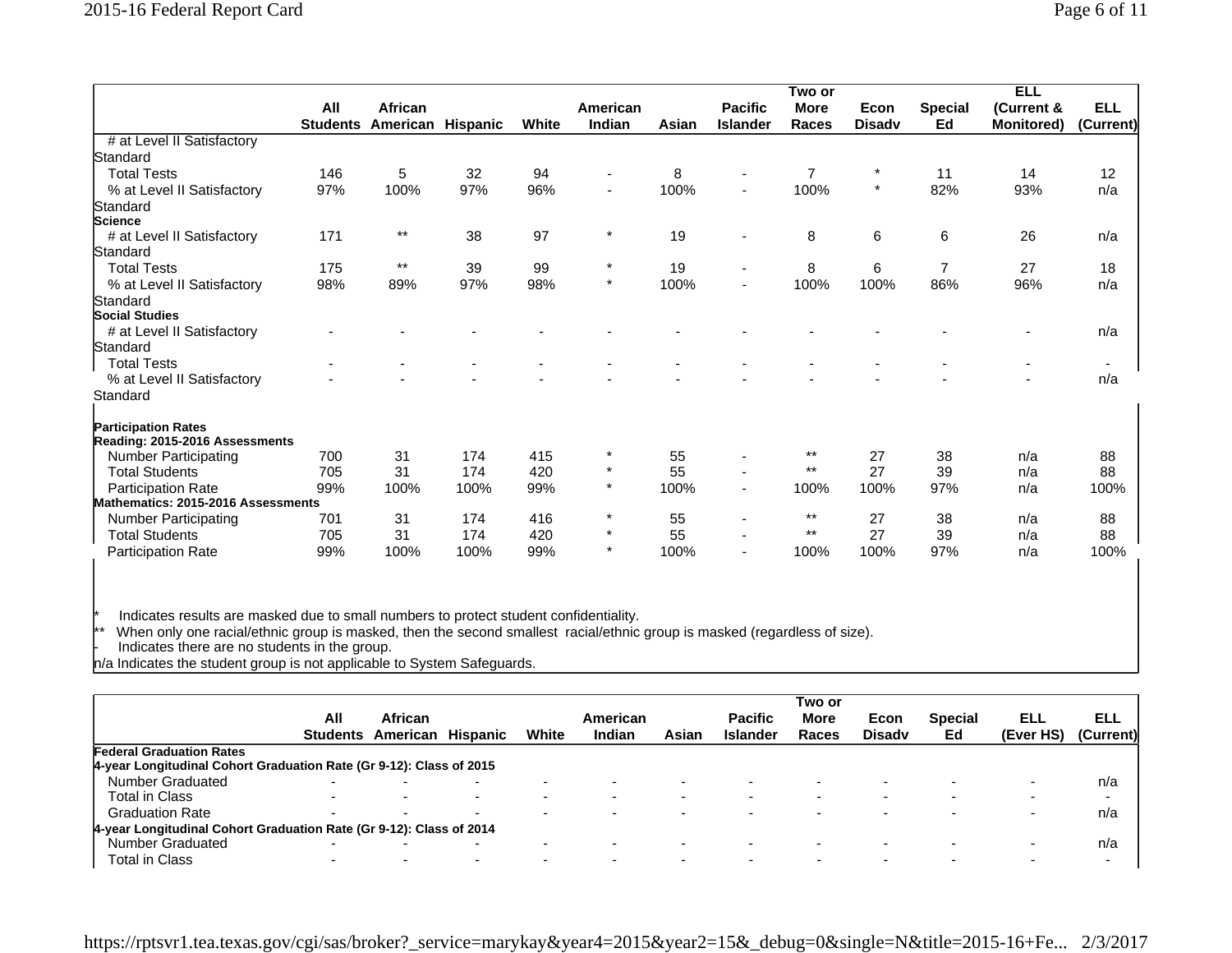|                                                                                                                                                                            |     |                          |          |       |          |       |                 | i wo or     |               |                |            |                          |
|----------------------------------------------------------------------------------------------------------------------------------------------------------------------------|-----|--------------------------|----------|-------|----------|-------|-----------------|-------------|---------------|----------------|------------|--------------------------|
|                                                                                                                                                                            | All | <b>African</b>           |          |       | American |       | <b>Pacific</b>  | <b>More</b> | Econ          | <b>Special</b> | <b>ELL</b> | <b>ELL</b>               |
|                                                                                                                                                                            |     | <b>Students American</b> | Hispanic | White | Indian   | Asian | <b>Islander</b> | Races       | <b>Disady</b> | Ed             | (Ever HS)  | (Current)                |
| <b>Graduation Rate</b>                                                                                                                                                     |     |                          |          |       |          |       |                 |             |               |                |            | n/a                      |
| 5-year Extended Graduation Rate (Gr 9-12): Class of 2014                                                                                                                   |     |                          |          |       |          |       |                 |             |               |                |            |                          |
| Number Graduated                                                                                                                                                           |     |                          |          |       |          |       |                 |             |               |                |            | n/a                      |
| Total in Class                                                                                                                                                             |     |                          |          |       |          |       |                 |             |               |                |            | $\overline{\phantom{0}}$ |
| <b>Graduation Rate</b>                                                                                                                                                     |     |                          |          |       |          |       |                 |             |               |                |            | n/a                      |
| District: Met Federal Limits on Alternative Assessments                                                                                                                    |     |                          |          |       |          |       |                 |             |               |                |            |                          |
| Reading                                                                                                                                                                    |     |                          |          |       |          |       |                 |             |               |                |            |                          |
| <b>Number Proficient</b>                                                                                                                                                   | n/a |                          |          |       |          |       |                 |             |               |                |            |                          |
| Total Federal Cap Limit                                                                                                                                                    | n/a |                          |          |       |          |       |                 |             |               |                |            |                          |
| <b>Mathematics</b>                                                                                                                                                         |     |                          |          |       |          |       |                 |             |               |                |            |                          |
| <b>Number Proficient</b>                                                                                                                                                   | n/a |                          |          |       |          |       |                 |             |               |                |            |                          |
| <b>Total Federal Cap Limit</b>                                                                                                                                             | n/a |                          |          |       |          |       |                 |             |               |                |            |                          |
|                                                                                                                                                                            |     |                          |          |       |          |       |                 |             |               |                |            |                          |
|                                                                                                                                                                            |     |                          |          |       |          |       |                 |             |               |                |            |                          |
| Indicates results are masked due to small numbers to protect student confidentiality.                                                                                      |     |                          |          |       |          |       |                 |             |               |                |            |                          |
| When only one racial/ethnic group is masked, then the second smallest racial/ethnic group is masked (regardless of size).<br>Indicates there are no students in the group. |     |                          |          |       |          |       |                 |             |               |                |            |                          |
| $n/a$ Indicates the student group is not applicable to System Safeguards.                                                                                                  |     |                          |          |       |          |       |                 |             |               |                |            |                          |

Source: 2016 Accountability System Safeguards Report

### **Part III: Priority and Focus Schools**

**Priority schools** are the lowest 5% of Title I served campuses based on performance in reading, mathematics and graduation rates. Priority schools include Tier I or Tier II TTIPS schools, campuses with graduation rates less than 60%, and lowest achieving campuses based on All Students reading/math performance. **Focus schools** are 10% of Title I served campuses, not already identified as priority schools, that have the widest gaps between student group performance and safeguard targets. Campuses are ranked based on the largest gaps between student group reading/math performance and the annual measurable objectives (AMO) target of 83%. Campuses were originally staged as priority and focus based on data from the 2013 Accountability Reports.Priority and focus schools having improved in performance and are no longer identified as improvement required for the August 2015 and 2016 ratingswill include a "Progress" label. All schools that do not meet that criteria will remain identified as priority or focus.

# **Priority School Identification:** No **Priority School Reason:** N/A **Focus School Identification:** No**Focus School Reason:** N/A

**A high-performance reward school** is identified as a Title I school with distinctions based on reading and math performance. In addition, at the high school level, a reward school is a Title I school with the highest graduation rates. **A high progress school** is identified as a Title I school in the top 25% in annual improvement; and/or a school in the top 25% of those demonstrating ability to close performance gaps based on system safeguards. The reward school identifications provided are for the 2015-2016 school year.Identifications for the 2016-2017 school year are pending.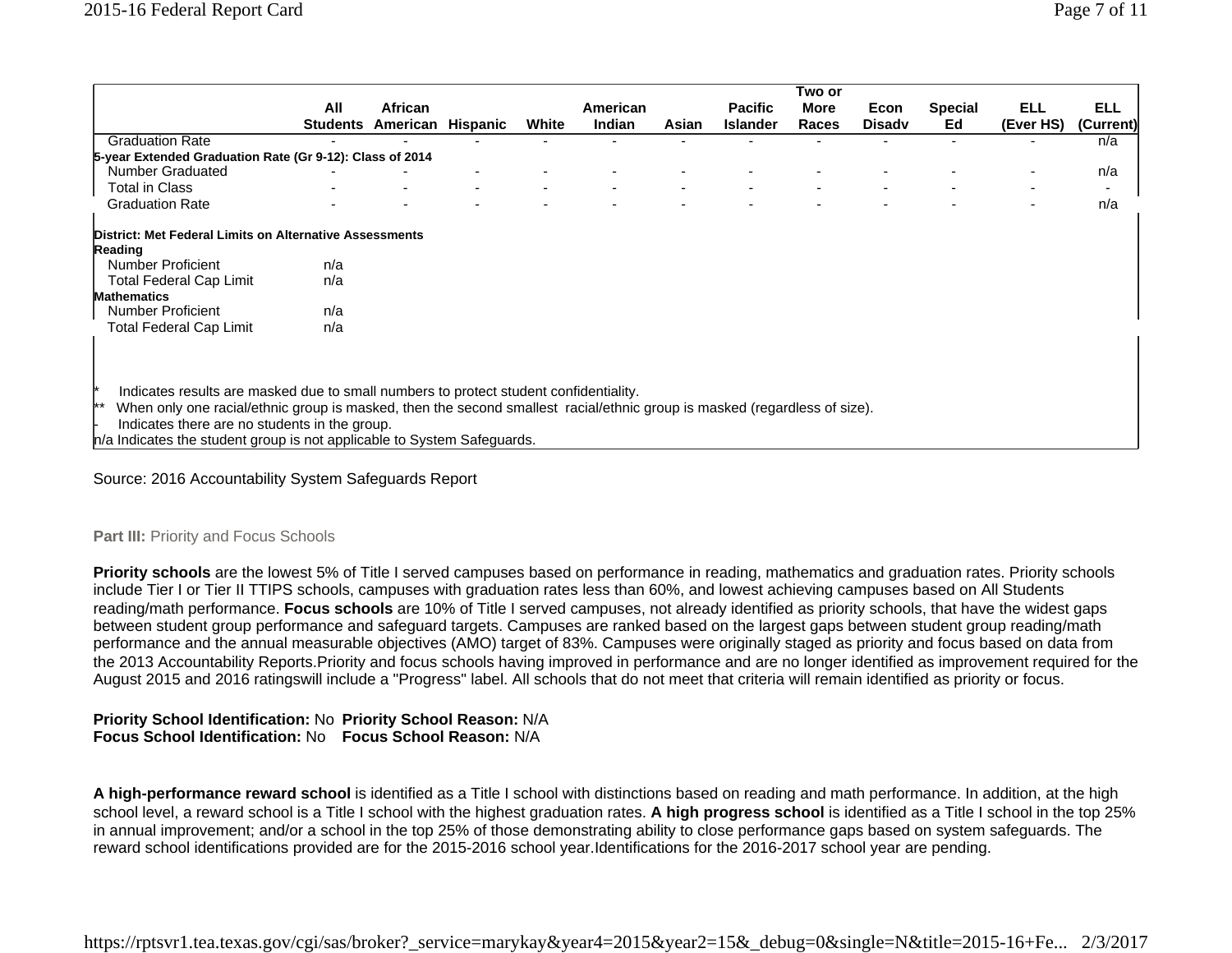**High Performing School:** No **High Progress School:** No

Source: TEA Division of School Improvement and Support

# Part IV: Teacher Quality Data

# **Part IV A: Percent of Teachers by Highest Degree Held**

Professional qualifications of all public elementary and secondary school teachers in the State of Texas. The distribution of degrees attained by teachers are shown as the percent of total Full-Time Equivalent (FTE) count of teachers with no degree, bachelor's, master's, and doctorate degrees.

|                  | <b>Campus</b> |                |                 |                |
|------------------|---------------|----------------|-----------------|----------------|
|                  | <b>Number</b> | <b>Percent</b> | <b>District</b> | State          |
|                  |               |                | <b>Percent</b>  | <b>Percent</b> |
| No Degree        | 0.0           | 0.0%           | 0.6%            | 1.0%           |
| <b>Bachelors</b> | 45.7          | 74.1%          | 73.5%           | 74.7%          |
| <b>Masters</b>   | 16.0          | 25.9%          | 25.0%           | 23.6%          |
| Doctorate        | 0.0           | 0.0%           | 0.9%            | 0.6%           |
|                  |               |                |                 |                |
|                  |               |                |                 |                |

# **Part IV B and C: Teachers with Emergency/Provisional Credentials, Highly Qualified (HQ) Teachers Low Poverty/ High Poverty Summary Reports**

The percentage of all public elementary and secondary school teachers teaching with emergency or provisional credentials, and the percentage of classes in the state not taught by highly qualified teachers disaggregated by high-poverty compared to low-poverty schools. For this purpose, highpoverty means schools in the top quartile of poverty and low-poverty means the bottom quartile of poverty in the state.

#### **Low Poverty**

#### **Core Academic Subject Areas**

|                                                              |         | General<br><b>Education</b> | <b>Special</b><br><b>Education</b> | Total   |
|--------------------------------------------------------------|---------|-----------------------------|------------------------------------|---------|
| <b>Total Number of Teachers</b>                              |         | 53                          |                                    | 54      |
| <b>Total Number of Classes</b>                               |         | 79                          |                                    | 80      |
| <b>Number of Classes Taught by Highly Qualified Teachers</b> | Number  | 79                          |                                    | 80      |
|                                                              | Percent | 100.00%                     | 100.00%                            | 100.00% |
| Number of Classes Taught by Not Highly Qualified Teachers    | Number  |                             |                                    |         |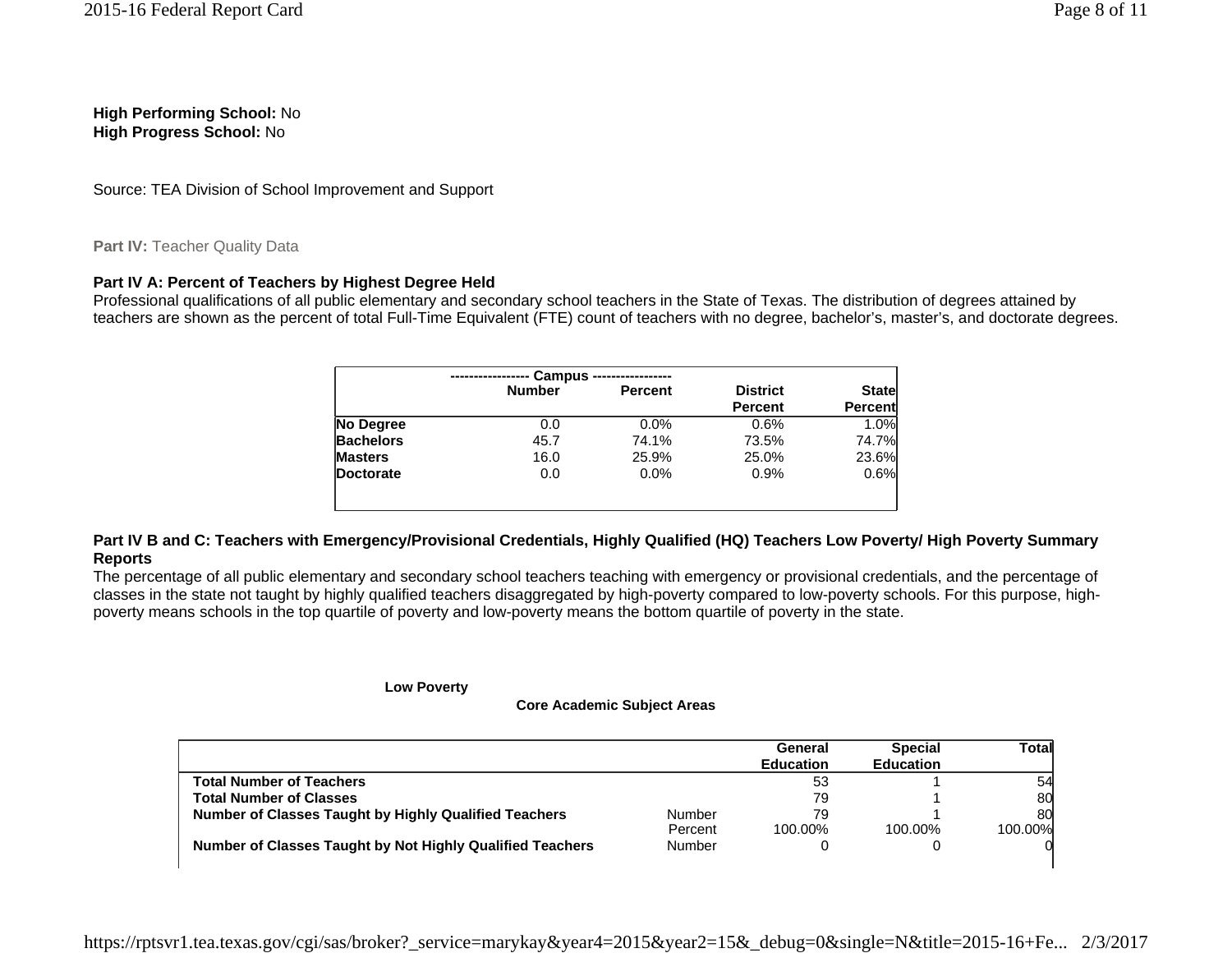| General          | <b>Special</b>   | Total    |
|------------------|------------------|----------|
| <b>Education</b> | <b>Education</b> |          |
| $0.00\%$         | $0.00\%$         | $0.00\%$ |
|                  |                  |          |
|                  | Percent          |          |

#### **Number of Core Academic Teachers Who Are Teaching on the Following Permits**

|                                              | <b>Number of Teachers</b> |           |  |
|----------------------------------------------|---------------------------|-----------|--|
|                                              | <b>Elem</b><br>(PK-6)     | secondary |  |
| <b>Emergency (for certified personnel)</b>   |                           |           |  |
| <b>Emergency (for uncertified personnel)</b> |                           |           |  |
| Non-renewable                                |                           |           |  |
| <b>Temporary Classroom Assignment</b>        |                           |           |  |
| <b>District Teaching</b>                     |                           |           |  |
| Temporary                                    |                           |           |  |
|                                              |                           |           |  |

#### **Number of Core Academic Teachers with a Probationary Certificate Enrolled in an Alternative Certification**

|                             | ----------- Number of Teachers ------------          |  |  |
|-----------------------------|------------------------------------------------------|--|--|
|                             | <b>Special Education</b><br><b>General Education</b> |  |  |
| <b>Highly Qualified</b>     |                                                      |  |  |
| <b>Not Highly Qualified</b> |                                                      |  |  |
|                             |                                                      |  |  |
|                             |                                                      |  |  |

### Source: TEA Division of Federal and State Education Policy

Part V: Graduates Enrolled in Texas Institution of Higher Education (IHE)

This section provides the percentage of students who enroll and begin instruction at an institution of higher education in the school year (fall or spring semester) following high school graduation. The rate reflects the percent of total graduates during the 2012-13 school year who attended a public or independent college or university in Texas in the 2013-14 academic year.

Report Not Required

https://rptsvr1.tea.texas.gov/cgi/sas/broker?\_service=marykay&year4=2015&year2=15&\_debug=0&single=N&title=2015-16+Fe... 2/3/2017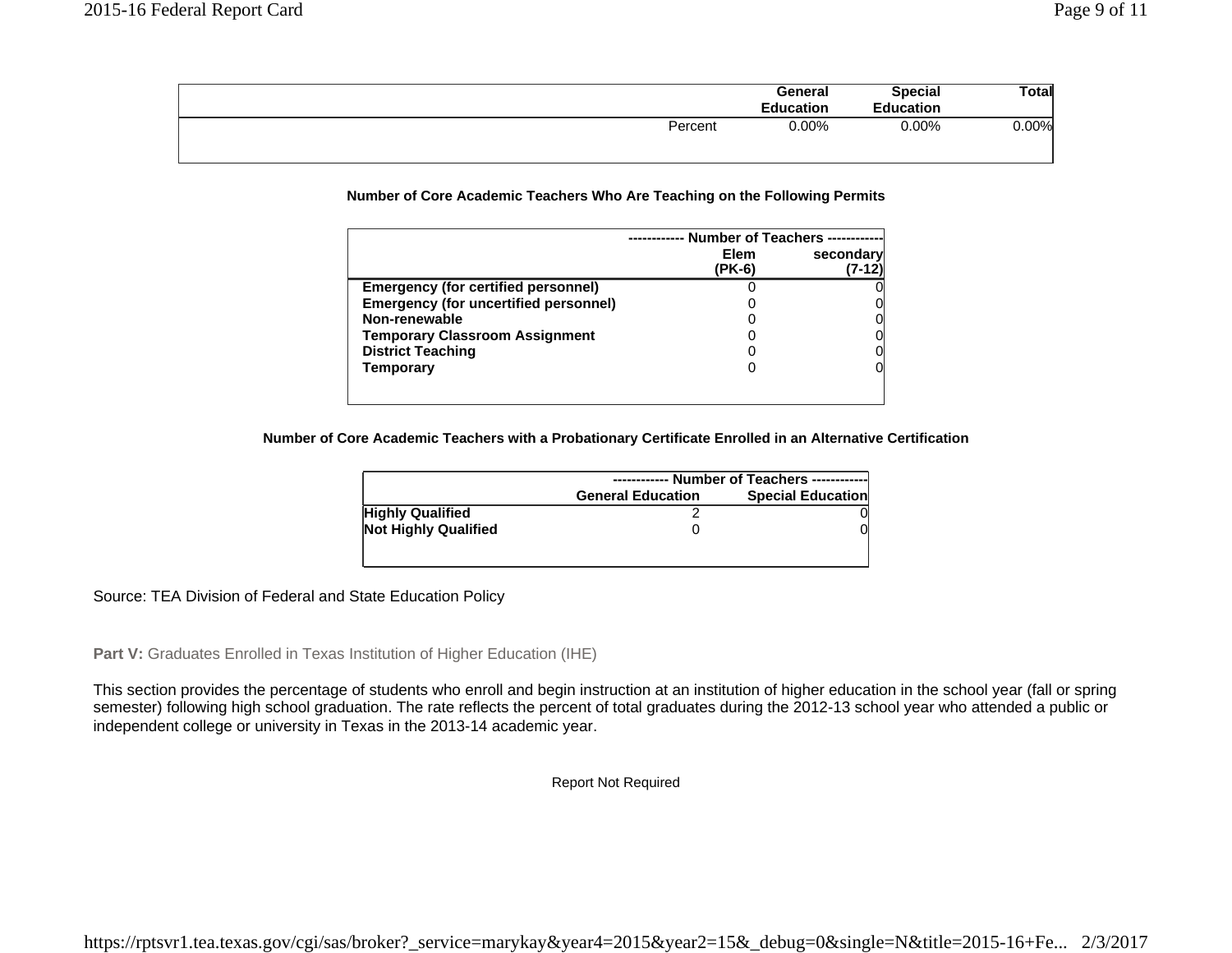# Source: Texas Higher Education Coordinating Board

Part VI: Statewide National Assessment of Educational Progress (NAEP) Results

The most recent NAEP results for Texas are provided showing statewide reading and mathematics performance results and participation rates, disaggregated by student group.

|                |                    |                                   |                    | $\overline{\frac{9}{6}}$ | $\overline{\frac{9}{6}}$ | $\overline{\frac{9}{6}}$ |
|----------------|--------------------|-----------------------------------|--------------------|--------------------------|--------------------------|--------------------------|
|                |                    |                                   | $\%$               | At or Above              | At or Above              | At or Above              |
| Grade          | <b>Subject</b>     | <b>Student Group</b>              | <b>Below Basic</b> | <b>Basic</b>             | <b>Proficient</b>        | <b>Advanced</b>          |
| <b>Grade 4</b> | Reading            | Overall                           | $\overline{36}$    | 64                       | $\overline{31}$          | $\overline{7}$           |
|                |                    | American Indian                   | n/a                | n/a                      | n/a                      | n/a                      |
|                |                    | Asian                             | 13                 | 87                       | 66                       | 30                       |
|                |                    | <b>Black</b>                      | 49                 | 51                       | 17                       | 2                        |
|                |                    | Hispanic                          | 44                 | 56                       | 22                       | 3                        |
|                |                    | White                             | 18                 | 82                       | 50                       | 13                       |
|                |                    | <b>Students with Disabilities</b> | 71                 | 29                       | 11                       | $\overline{c}$           |
|                |                    | English Language Learners         | 59                 | 41                       | 12                       | $\overline{\mathbf{c}}$  |
|                |                    | National School Lunch Program     | 46                 | 54                       | 20                       | 3                        |
|                | <b>Mathematics</b> | Overall                           | 14                 | 86                       | 44                       | 8                        |
|                |                    | American Indian                   | n/a                | n/a                      | n/a                      | n/a                      |
|                |                    | Asian                             | 3                  | 97                       | 82                       | 36                       |
|                |                    | <b>Black</b>                      | 24                 | 76                       | 29                       | $\overline{\mathbf{c}}$  |
|                |                    | Hispanic                          | 16                 | 84                       | 37                       | $\overline{\mathbf{4}}$  |
|                |                    | White                             | $\overline{7}$     | 93                       | 60                       | 15                       |
|                |                    | <b>Students with Disabilities</b> | 41                 | 59                       | 18                       | $\frac{2}{2}$            |
|                |                    | English Language Learners         | 23                 | 77                       | 28                       |                          |
|                |                    | National School Lunch Program     | 19                 | 81                       | 30                       | $\overline{2}$           |
| lGrade 8       | Reading            | Overall                           | 28                 | 72                       | 28                       | $\overline{2}$           |
|                |                    | American Indian                   | n/a                | n/a                      | n/a                      | n/a                      |
|                |                    | Asian                             | 12                 | 88                       | 55                       | 12                       |
|                |                    | <b>Black</b>                      | 38                 | 62                       | 19                       | $\overline{c}$           |
|                |                    | Hispanic                          | 35                 | 65                       | 19                       | $\mathbf{1}$             |
|                |                    | White                             | 14                 | 86                       | 43                       | 4                        |
|                |                    | <b>Students with Disabilities</b> | 70                 | 30                       | 5                        | n/a                      |
|                |                    | English Language Learners         | 71                 | 29                       | $\overline{c}$           | n/a                      |
|                |                    | National School Lunch Program     | 36                 | 64                       | 18                       | 1                        |
|                | <b>Mathematics</b> | Overall                           | 25                 | 75                       | 32                       | $\overline{7}$           |
|                |                    | American Indian                   | n/a                | n/a                      | n/a                      | n/a                      |

# **State Level: 2015 Percentages at NAEP Achievement Levels**